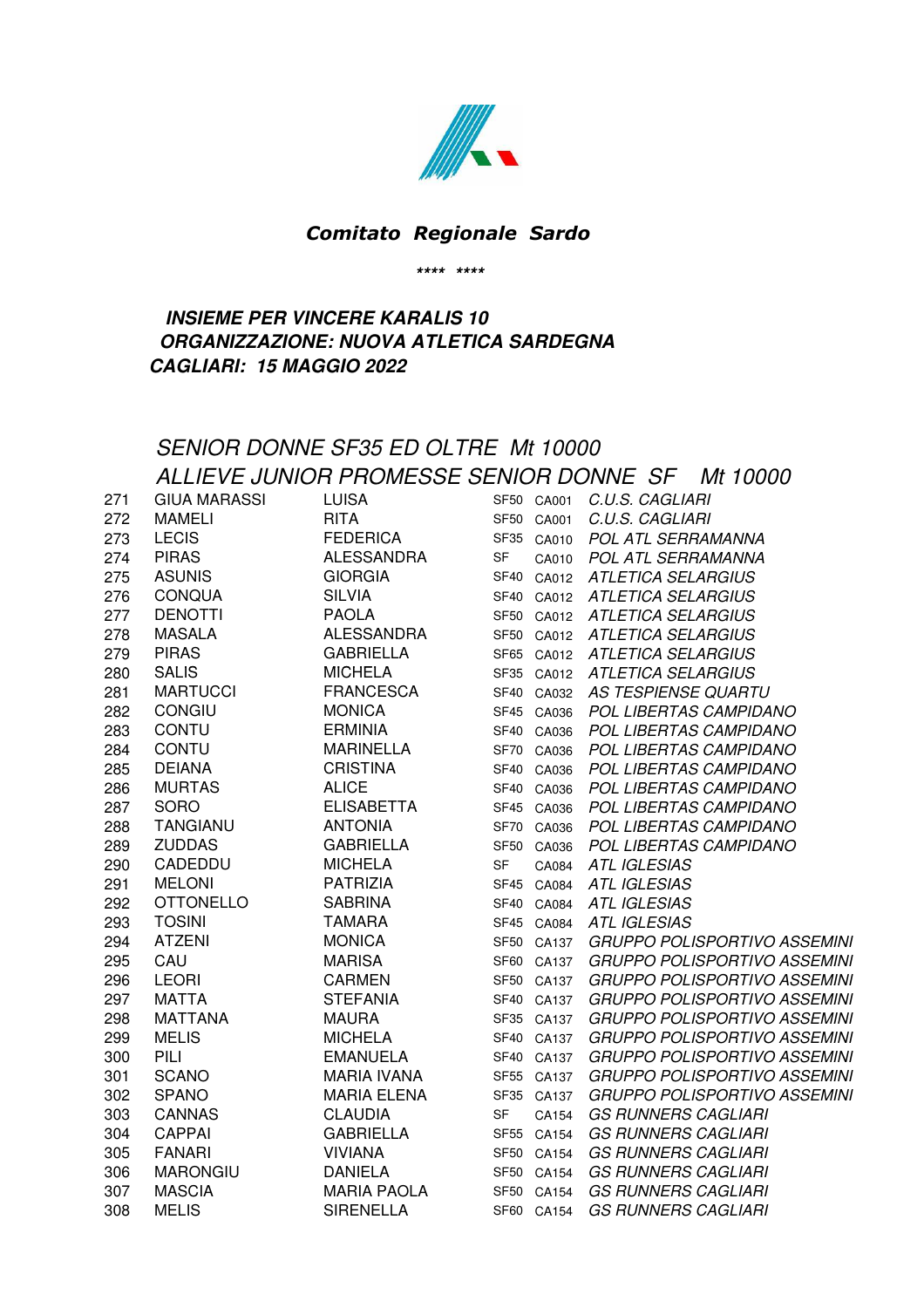| 309 | <b>ARGIOLAS</b>     | <b>CATERINA</b>         |                  | SF50 CA201 | ATL EDOARDO SANNA ELMAS          |
|-----|---------------------|-------------------------|------------------|------------|----------------------------------|
| 310 | <b>ATZORI</b>       | <b>MARIA ANTONIETTA</b> |                  | SF60 CA201 | ATL EDOARDO SANNA ELMAS          |
| 311 | <b>AVAGNANO</b>     | <b>CARLOTTA</b>         | SF               | CA201      | ATL EDOARDO SANNA ELMAS          |
| 312 | <b>CIRINA</b>       | <b>MARIA ELEONORA</b>   | SF65             | CA201      | ATL EDOARDO SANNA ELMAS          |
| 313 | <b>CORONA</b>       | <b>VALERIA</b>          | SF45             | CA201      | ATL EDOARDO SANNA ELMAS          |
| 314 | <b>FARIGU</b>       | <b>LUCIA</b>            | SF45             | CA201      | ATL EDOARDO SANNA ELMAS          |
| 315 | <b>MEDDA</b>        | <b>ROSANNA</b>          | SF65             | CA201      | ATL EDOARDO SANNA ELMAS          |
| 316 | <b>MOSSA</b>        | <b>TIZIANA</b>          | SF45             | CA201      | ATL EDOARDO SANNA ELMAS          |
| 317 | <b>ONNIS</b>        | <b>ANNA MARIA</b>       | SF <sub>35</sub> | CA201      | ATL EDOARDO SANNA ELMAS          |
| 318 | <b>PACINI</b>       | <b>CRISTINA</b>         | SF40             | CA201      | ATL EDOARDO SANNA ELMAS          |
| 319 | <b>PETTINAO</b>     | <b>BARBARA</b>          |                  | SF45 CA201 | ATL EDOARDO SANNA ELMAS          |
| 320 | <b>ABBINANTE</b>    | <b>ANNALISA</b>         |                  | SF40 CA211 | <b>CAGLIARI MARATHON CLUB</b>    |
| 321 | <b>ABBINANTE</b>    | <b>ELENA</b>            |                  | SF45 CA211 | CAGLIARI MARATHON CLUB           |
| 322 | <b>AFFINITO</b>     | <b>CHIARA</b>           |                  | SF35 CA211 | <b>CAGLIARI MARATHON CLUB</b>    |
| 323 | <b>BAIOCCHI</b>     | <b>CRISTINA</b>         |                  | SF55 CA211 | <b>CAGLIARI MARATHON CLUB</b>    |
| 324 | <b>CONTI</b>        | <b>CARLA ERIKA</b>      |                  | SF45 CA211 | <b>CAGLIARI MARATHON CLUB</b>    |
| 325 | <b>KALB</b>         | <b>SABRINA</b>          |                  | SF50 CA211 | <b>CAGLIARI MARATHON CLUB</b>    |
| 326 | <b>MAMELI</b>       | <b>SIMONA</b>           |                  | SF45 CA211 | <b>CAGLIARI MARATHON CLUB</b>    |
| 327 | <b>MEDDA</b>        | <b>GIULIA</b>           |                  | SF35 CA211 | <b>CAGLIARI MARATHON CLUB</b>    |
| 328 | <b>MEDDA</b>        | <b>MARIA PAOLA</b>      | SF35             | CA211      | <b>CAGLIARI MARATHON CLUB</b>    |
| 329 | <b>MOSCHITTO</b>    | <b>VERUSCHKA</b>        | SF <sub>50</sub> | CA211      | <b>CAGLIARI MARATHON CLUB</b>    |
| 351 | PAU                 | ORNELLA                 | <b>SF50</b>      | CA211      | <b>CAGLIARI MARATHON CLUB</b>    |
| 352 | <b>PIGA</b>         | <b>MICHELA</b>          | SF <sub>35</sub> | CA211      | <b>CAGLIARI MARATHON CLUB</b>    |
| 353 | <b>PIRAS</b>        | <b>ROBERTA</b>          | <b>SF40</b>      | CA211      | <b>CAGLIARI MARATHON CLUB</b>    |
| 354 | <b>PIRAS</b>        | <b>VALENTINA</b>        | <b>SF40</b>      | CA211      | <b>CAGLIARI MARATHON CLUB</b>    |
| 355 | <b>ZEDDA</b>        | <b>VITALIA MARIA</b>    |                  | SF50 CA211 | <b>CAGLIARI MARATHON CLUB</b>    |
| 356 | <b>ZUCCA</b>        | <b>CLAUDIA</b>          |                  | SF45 CA211 | <b>CAGLIARI MARATHON CLUB</b>    |
| 357 | <b>MULLIRI</b>      | <b>MARTINA</b>          |                  | SF40 CA236 | I.S.D.G.P. Di MARACALAGONIS      |
| 358 | <b>PEDDITZI</b>     | <b>CRISTIANA</b>        |                  | SF50 CA236 | I.S.D.G.P. Di MARACALAGONIS      |
| 359 | <b>NAPOLI</b>       | <b>BRUNELLA</b>         |                  | SF40 CA238 | ATLETICA MINERARIA CARBONIA      |
| 360 | <b>PERNA</b>        | <b>ALESSANDRA</b>       |                  | SF45 CA238 | ATLETICA MINERARIA CARBONIA      |
| 361 | <b>SIMEONE</b>      | <b>MARIA VITTORIA</b>   |                  | SF50 CA238 | ATLETICA MINERARIA CARBONIA      |
| 362 | <b>ARGIOLAS</b>     | <b>GIUSEPPINA</b>       |                  | SF60 CA239 | CAGLIARI ATLETICA LEGGERA        |
| 363 | <b>BELLONI</b>      | ANGELA MARIA            |                  | SF60 CA239 | CAGLIARI ATLETICA LEGGERA        |
| 364 | COSSU               | <b>ALESSANDRA</b>       |                  | SF50 CA239 | CAGLIARI ATLETICA LEGGERA        |
| 365 | <b>ETZI</b>         | <b>SIMONETTA</b>        |                  | SF45 CA239 | CAGLIARI ATLETICA LEGGERA        |
| 366 | <b>FALQUI</b>       | <b>EMANUELA</b>         |                  | SF50 CA239 | CAGLIARI ATLETICA LEGGERA        |
| 367 | <b>FARINA</b>       | <b>DANIELA</b>          | SF50             | CA239      | CAGLIARI ATLETICA LEGGERA        |
| 368 | <b>FARRIS</b>       | <b>ELSA</b>             | SF45             | CA239      | CAGLIARI ATLETICA LEGGERA        |
| 369 | <b>FERNANDEZ</b>    | <b>SONIA</b>            |                  | SF45 CA239 | CAGLIARI ATLETICA LEGGERA        |
| 370 | <b>FERRI</b>        | <b>BENEDETTA</b>        | SF               | CA239      | CAGLIARI ATLETICA LEGGERA        |
| 371 | <b>GASTALDI</b>     | <b>SILVIA</b>           | SF <sub>50</sub> | CA239      | CAGLIARI ATLETICA LEGGERA        |
| 372 | <b>LODDO</b>        | <b>VALERIA</b>          | SF <sub>40</sub> | CA239      | <b>CAGLIARI ATLETICA LEGGERA</b> |
| 373 | <b>MALTINTI</b>     | <b>FRANCESCA</b>        |                  | SF50 CA239 | CAGLIARI ATLETICA LEGGERA        |
| 374 | <b>MANCA</b>        | <b>ELISABETTA</b>       |                  | SF50 CA239 | CAGLIARI ATLETICA LEGGERA        |
| 375 | <b>MILIDDI</b>      | <b>ROSALBA</b>          |                  | SF55 CA239 | CAGLIARI ATLETICA LEGGERA        |
| 376 | ORRU'               | <b>SARA</b>             |                  | SF40 CA239 | CAGLIARI ATLETICA LEGGERA        |
| 377 | <b>PUSCEDDU</b>     | <b>STEFANIA</b>         |                  | SF55 CA239 | CAGLIARI ATLETICA LEGGERA        |
| 378 | <b>ROBERTO</b>      | <b>SILVANA</b>          |                  | SF40 CA239 | CAGLIARI ATLETICA LEGGERA        |
| 379 | <b>SCARPA</b>       | <b>ELISABETTA</b>       |                  | SF55 CA239 | CAGLIARI ATLETICA LEGGERA        |
| 380 | <b>TAGLIAFIERRO</b> | <b>GIOVANNA</b>         |                  | SF55 CA239 | CAGLIARI ATLETICA LEGGERA        |
| 381 | ZINI                | <b>ERIKA</b>            |                  | SF45 CA239 | CAGLIARI ATLETICA LEGGERA        |
| 382 | <b>BELLUCCI</b>     | <b>TERESA</b>           |                  | SF45 CA242 | <b>BLUE TRIBUNE</b>              |
| 383 | LOI                 | <b>MARIA BARBARA</b>    | SF50             | CA242      | <b>BLUE TRIBUNE</b>              |
| 384 | <b>MALUNE</b>       | <b>MARIA ELENA</b>      |                  | SF35 CA242 | <b>BLUE TRIBUNE</b>              |
| 385 | <b>MALUNE</b>       | <b>LUCIA</b>            | SF40             | CA242      | <b>BLUE TRIBUNE</b>              |
| 386 | <b>MANCINI</b>      | <b>ANNALISA</b>         |                  | SF40 CA242 | <b>BLUE TRIBUNE</b>              |
| 387 | <b>MILIA</b>        | <b>CRISTINA</b>         |                  | SF40 CA242 | <b>BLUE TRIBUNE</b>              |
| 388 | <b>FIORI</b>        | <b>ARIANNA</b>          |                  | SF40 CA253 | <b>ISOLARUN</b>                  |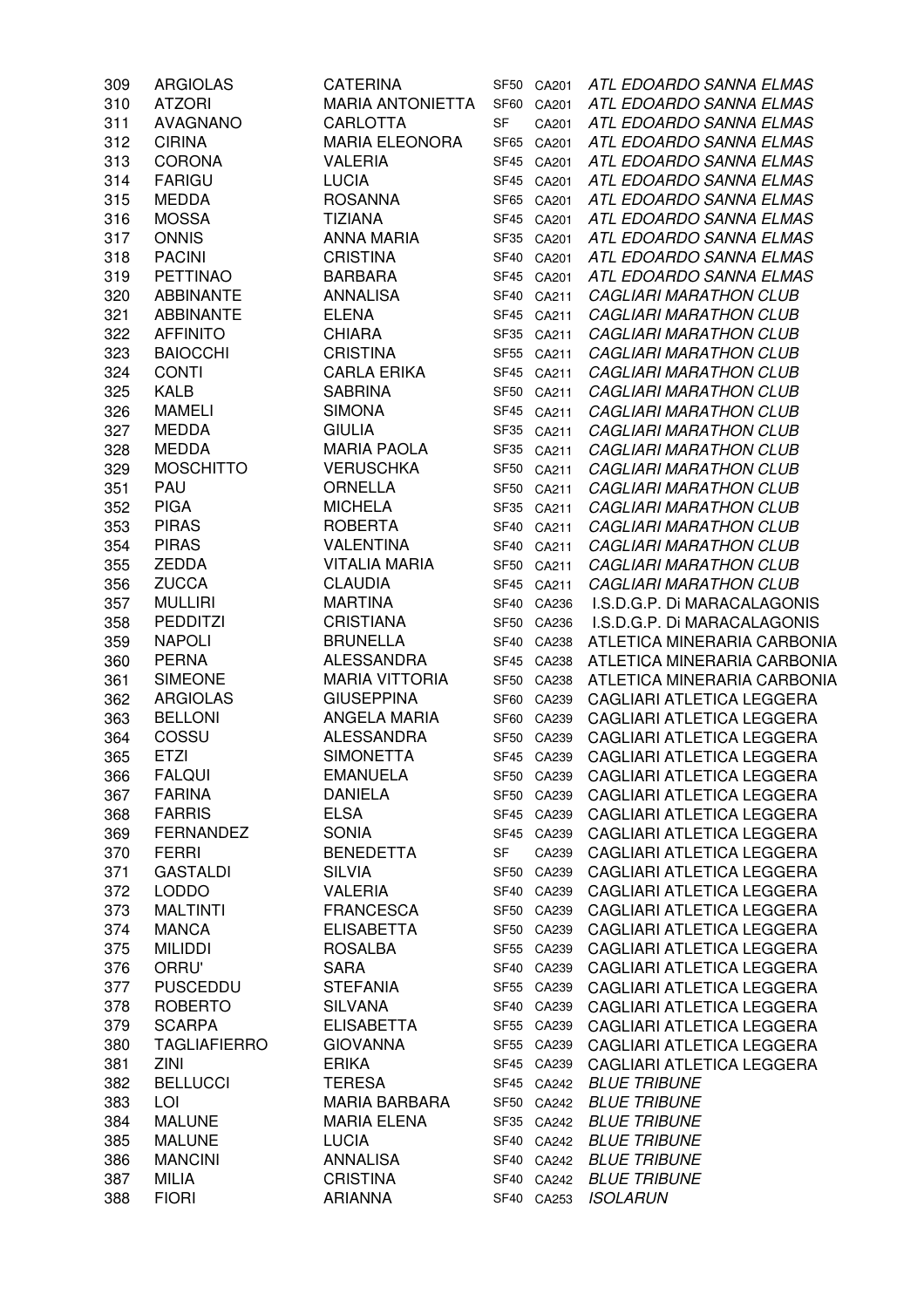| 389 | <b>PINTOR</b>   | <b>ENRICA</b>           |             | SF35 CA253 | <b>ISOLARUN</b>                          |
|-----|-----------------|-------------------------|-------------|------------|------------------------------------------|
| 390 | CALLAI          | <b>ILARIA</b>           |             | SF35 CA255 | ATLETICA UTA                             |
| 391 | <b>CUNCU</b>    | <b>FRANCESCA</b>        |             |            | SF40 CA255 ATLETICA UTA                  |
| 392 | PILI            | <b>DONATELLA</b>        |             |            | SF45 CA255 ATLETICA UTA                  |
| 393 | <b>CABRAS</b>   | <b>RITA</b>             |             | SF65 CA263 | POLISPORTIVA PHOENIX                     |
| 394 | CAU             | <b>SAMUELA</b>          |             | SF40 CA267 | <b>ATLETICA SINNAI</b>                   |
| 395 | <b>ENNA</b>     | PAOLA AMELIA            |             |            | SF60 CA267 ATLETICA SINNAI               |
| 396 | LAI             | <b>MARIA ANTONIETTA</b> |             |            | SF55 CA267 ATLETICA SINNAI               |
| 397 | <b>MARINI</b>   | ANGELA                  |             |            | SF50 CA267 ATLETICA SINNAI               |
| 398 | ORRU'           | <b>STEFANIA</b>         |             |            | SF40 CA267 ATLETICA SINNAI               |
| 399 | <b>VARGIU</b>   | <b>FABIANA</b>          |             |            | SF40 CA267 ATLETICA SINNAI               |
| 400 | <b>ELASHKER</b> | <b>SONIA</b>            | SF          | CA269      | AMPA TRAINING                            |
| 401 | <b>NIEDDU</b>   | RAIMONDA                |             | SF35 LU164 | G.S. LAMMARI                             |
| 402 | <b>CADDEO</b>   | <b>GIUSEPPINA</b>       |             |            | SF45 NU147 CIRC SPORT DIL ATL AMATORI    |
| 403 | <b>MOREGGIO</b> | <b>MARISA</b>           |             |            | SF65 OR027 ATL LEGG ARBOREA              |
| 404 | <b>MOROZZO</b>  | <b>MILENA</b>           |             |            | SF50 OR027 ATL LEGG ARBOREA              |
| 405 | <b>FANTACCI</b> | <b>MARTA</b>            | <b>SF</b>   |            | OR209 POLISPORTIVA RUNNERS ORISTANO      |
| 406 | <b>MURRU</b>    | ELEONORA MARIA          |             |            | SF40 OR209 POLISPORTIVA RUNNERS ORISTANO |
| 407 | <b>PALA</b>     | <b>SILVIA</b>           |             | SF35 OR209 | POLISPORTIVA RUNNERS ORISTANO            |
| 408 | ZANDA           | ANNA RITA               |             | SF55 OR225 | <b>DINAMICA SARDEGNA</b>                 |
| 409 | <b>GIRAU</b>    | PIERA FRANCA            |             | SF50 PE180 | <b>RUN LIFE</b>                          |
| 410 | <b>PISANO</b>   | <b>ROBERTA</b>          |             | SF45 PE180 | <b>RUN LIFE</b>                          |
| 411 | <b>MANNU</b>    | <b>GRAZIA</b>           |             | SF40 SS217 | PODISTICA SASSARI                        |
| 412 | <b>ABATE</b>    | <b>SANTINA</b>          |             | SF50 TP642 | PODISTICA SALEMIITANA                    |
| 413 | CANU            | <b>FRANCESCA</b>        | <b>SF35</b> |            | <b>RUNCARD</b>                           |
| 414 | <b>CECCHINI</b> | <b>STEFANIA</b>         | <b>SF</b>   |            | <b>RUNCARD</b>                           |
| 415 | <b>CHERCHI</b>  | <b>ELISABETTA</b>       | <b>SF</b>   |            | <b>RUNCARD</b>                           |
| 416 | <b>DELOGU</b>   | <b>MARIA</b>            | <b>SF</b>   |            | <b>RUNCARD</b>                           |
| 417 | <b>DELOGU</b>   | <b>GIOVANNA LUCIA</b>   | <b>SF55</b> |            | <b>RUNCARD</b>                           |
| 418 | <b>FANTACCI</b> | <b>MARTA</b>            | <b>SF</b>   |            | <b>RUNCARD</b>                           |
| 419 | <b>GHISU</b>    | <b>LUCIA</b>            | <b>SF40</b> |            | <b>RUNCARD</b>                           |
| 420 | MATTU           | <b>MARIA TERESA</b>     | <b>SF55</b> |            | <b>RUNCARD</b>                           |
| 421 | <b>PADERI</b>   | <b>MARIA GRAZIA</b>     | <b>SF55</b> |            | <b>RUNCARD</b>                           |

## SENIOR UOMINI SM35 ED OLTRE Mt 10000 ALLIEVI JUNIOR PROMESSE SENIOR UOMINI SM Mt 10000

|    | <b>PIRODDI</b>  | <b>GIANCARLO</b>  | SM65 CA002                | S G AMSICORA              |
|----|-----------------|-------------------|---------------------------|---------------------------|
| 2  | <b>MURA</b>     | <b>ANDREA</b>     | <b>SM35</b><br>CA010      | POL ATL SERRAMANNA        |
| 3  | <b>PORCU</b>    | <b>MATTEO</b>     | <b>SM</b><br>CA010        | POL ATL SERRAMANNA        |
| 4  | <b>SCHIRRU</b>  | <b>FABRIZIO</b>   | <b>SM45</b><br>CA010      | POL ATL SERRAMANNA        |
| 5  | <b>ADAMO</b>    | <b>NEVIO</b>      | <b>SM50</b><br>CA012      | ATLETICA SELARGIUS        |
| 6  | CASTI           | <b>STEFANO</b>    | SM <sub>60</sub><br>CA012 | <b>ATLETICA SELARGIUS</b> |
| 7  | <b>FANTI</b>    | <b>PAOLO</b>      | <b>SM55</b><br>CA012      | <b>ATLETICA SELARGIUS</b> |
| 8  | <b>LECCA</b>    | <b>VALTER</b>     | SM65 CA012                | <b>ATLETICA SELARGIUS</b> |
| 9  | <b>MAMELI</b>   | <b>ALESSANDRO</b> | SM50<br>CA012             | <b>ATLETICA SELARGIUS</b> |
| 10 | <b>MASCIA</b>   | CORRADO           | <b>SM45</b><br>CA012      | <b>ATLETICA SELARGIUS</b> |
| 11 | <b>MILIA</b>    | <b>FRANCESCO</b>  | SM65 CA012                | <b>ATLETICA SELARGIUS</b> |
| 12 | <b>MOCCI</b>    | <b>ANDREA</b>     | SM45 CA012                | <b>ATLETICA SELARGIUS</b> |
| 13 | <b>PICCIAU</b>  | <b>ENRICO</b>     | <b>SM40</b><br>CA012      | <b>ATLETICA SELARGIUS</b> |
| 14 | <b>PISANO</b>   | <b>SAMUEL</b>     | SM45 CA012                | <b>ATLETICA SELARGIUS</b> |
| 15 | <b>PORCEDDU</b> | <b>MARIO</b>      | SM60 CA012                | <b>ATLETICA SELARGIUS</b> |
| 16 | <b>PORCU</b>    | CARLO             | SM80<br>CA012             | <b>ATLETICA SELARGIUS</b> |
| 17 | <b>SIDDI</b>    | <b>STEFANO</b>    | SM60 CA012                | <b>ATLETICA SELARGIUS</b> |
| 18 | <b>TODDE</b>    | <b>IGNAZIO</b>    | <b>SM50</b><br>CA012      | <b>ATLETICA SELARGIUS</b> |
| 19 | <b>ATZU</b>     | <b>ANGELINO</b>   | <b>SM35</b><br>CA025      | G.S. ATLETICA DOLIANOVA   |
| 20 | <b>CARTA</b>    | <b>ANDREA</b>     | <b>SM55</b><br>CA025      | G.S. ATLETICA DOLIANOVA   |
| 21 | CASU            | <b>FRANCESCO</b>  | <b>SM40</b><br>CA025      | G.S. ATLETICA DOLIANOVA   |
| 22 | <b>ENAS</b>     | <b>ROBERTO</b>    | SM50 CA025                | G.S. ATLETICA DOLIANOVA   |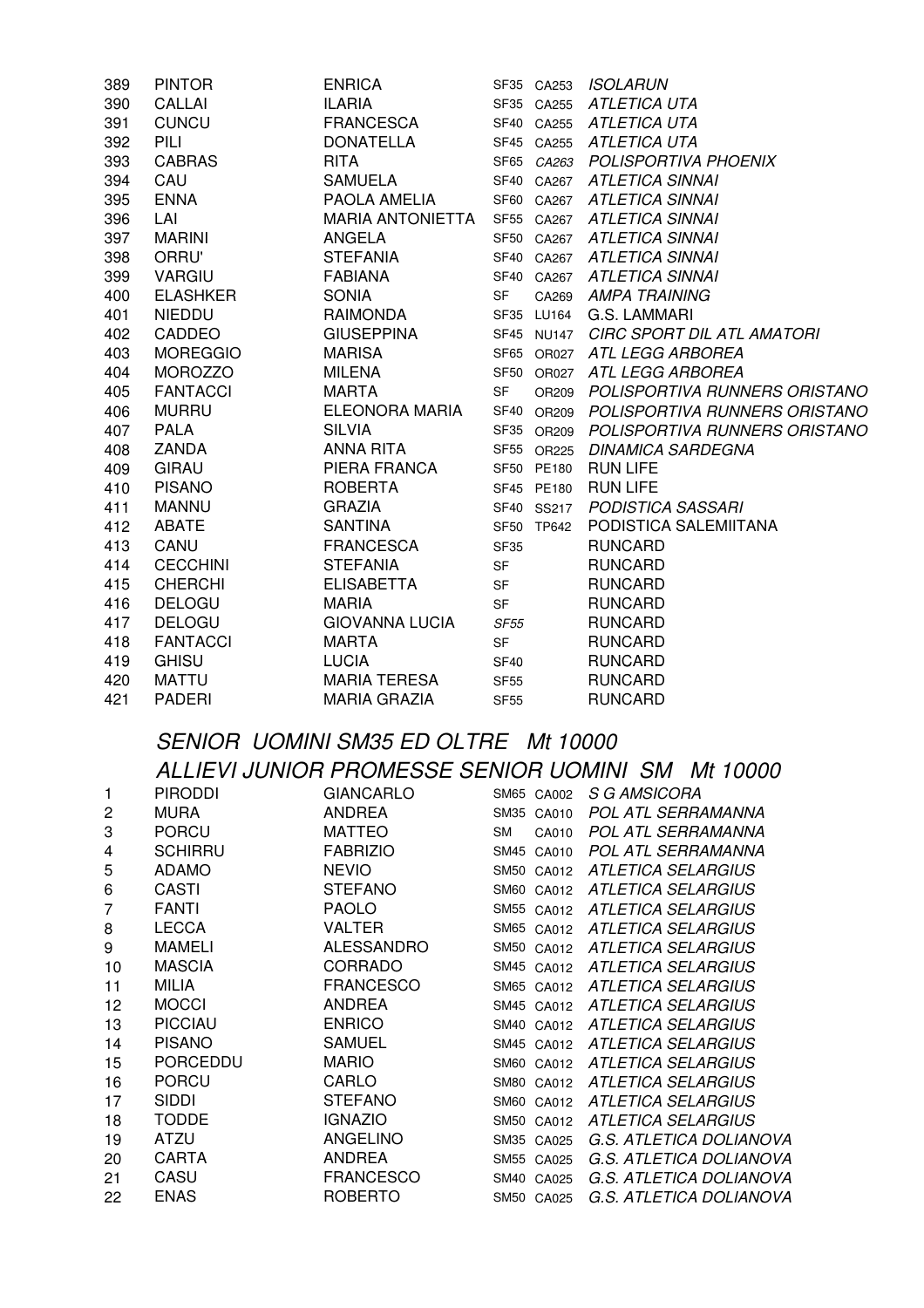| 23 | <b>MAROTTO</b>    | <b>LUIGI ANTONIO</b> | SM65 CA025         | G.S. ATLETICA DOLIANOVA               |
|----|-------------------|----------------------|--------------------|---------------------------------------|
| 24 | <b>MELIS</b>      | <b>TOMASINO</b>      | SM60 CA025         | G.S. ATLETICA DOLIANOVA               |
| 25 | <b>NONNE</b>      | <b>MAURO</b>         | SM45 CA025         | G.S. ATLETICA DOLIANOVA               |
| 26 | <b>PIRODDI</b>    | <b>ANGELO</b>        | SM55 CA025         | G.S. ATLETICA DOLIANOVA               |
| 27 | <b>SOLINAS</b>    | SALVATORE            | SM50 CA025         | G.S. ATLETICA DOLIANOVA               |
| 28 | <b>D'AMBROSIO</b> | <b>FRANCESCO</b>     | SM45 CA032         | <b>AS TESPIENSE QUARTU</b>            |
| 29 | <b>VENTURI</b>    | <b>FABIO</b>         | SM35 CA033         | <b>ATL CORTOGHIANA</b>                |
| 30 | COCCO             | <b>ANDREA</b>        | SM55 CA036         | POL LIBERTAS CAMPIDANO                |
| 31 | <b>CONGIU</b>     | <b>MAURO</b>         | SM45 CA036         | POL LIBERTAS CAMPIDANO                |
| 32 | <b>MELIS</b>      | <b>MIRKO</b>         | SM40 CA036         | POL LIBERTAS CAMPIDANO                |
| 33 | <b>SECCI</b>      | <b>CLAUDIO</b>       | SM65 CA036         | POL LIBERTAS CAMPIDANO                |
| 34 | <b>USALLA</b>     | <b>MARCO</b>         | SM40 CA036         | POL LIBERTAS CAMPIDANO                |
| 35 | <b>ANGEI</b>      | <b>SIMONE</b>        | <b>SM</b><br>CA056 | ATL POD SAN GAVINO                    |
| 36 | <b>ANGEI</b>      | <b>ADRIANO</b>       | SM60 CA056         | ATL POD SAN GAVINO                    |
| 37 | <b>FRONGIA</b>    | <b>STEFANO</b>       | <b>SM</b><br>CA056 | ATL POD SAN GAVINO                    |
| 38 | <b>SECCI</b>      | <b>DARIO</b>         | SM35 CA083         | A.S.D. POLISPORTIVA UTA 2000          |
| 39 | <b>TRADORI</b>    | <b>NICOLA</b>        | SM45 CA083         | A.S.D. POLISPORTIVA UTA 2000          |
| 40 | <b>BOZZATO</b>    | <b>STEFANO</b>       | SM55 CA084         | <b>ATL IGLESIAS</b>                   |
| 41 | <b>CORPINO</b>    | <b>ROBERTO</b>       | SM60 CA084         | <b>ATL IGLESIAS</b>                   |
| 42 | <b>FAIS</b>       | <b>DAVIDE</b>        | <b>SM</b><br>CA084 | <b>ATL IGLESIAS</b>                   |
| 43 | DI BENEDETTO      | <b>ENNIO</b>         | SM60 CA129         | <b>SS SULCIS ATL CARBONIA</b>         |
| 44 | <b>ADDARI</b>     | <b>GIANCARLO</b>     | SM55 CA137         | <b>GRUPPO POLISPORTIVO ASSEMINI</b>   |
| 45 | <b>ANNICIELLO</b> | <b>LUIGI</b>         | SM50 CA137         | <b>GRUPPO POLISPORTIVO ASSEMINI</b>   |
| 46 | <b>COLLU</b>      | VALENTINO            | SM55 CA137         | <b>GRUPPO POLISPORTIVO ASSEMINI</b>   |
| 47 | COTZA             | <b>GIANLUCA</b>      | SM40 CA137         | <b>GRUPPO POLISPORTIVO ASSEMINI</b>   |
| 48 | <b>DE FABIIS</b>  | <b>CLAUDIO</b>       |                    | <b>GRUPPO POLISPORTIVO ASSEMINI</b>   |
|    | <b>FRAU</b>       |                      | SM45 CA137         |                                       |
| 49 |                   | <b>GIANMARCO</b>     | SM35 CA137         | <b>GRUPPO POLISPORTIVO ASSEMINI</b>   |
| 50 | <b>FULGHESU</b>   | <b>ANDREA</b>        | SM40 CA137         | <b>GRUPPO POLISPORTIVO ASSEMINI</b>   |
| 51 | <b>GATTI</b>      | <b>FERNANDO</b>      | SM75 CA137         | <b>GRUPPO POLISPORTIVO ASSEMINI</b>   |
| 52 | <b>LECCA</b>      | <b>ANDREA</b>        | SM45 CA137         | <b>GRUPPO POLISPORTIVO ASSEMINI</b>   |
| 53 | <b>MELONI</b>     | <b>GIANLUCA</b>      | SM40 CA137         | <b>GRUPPO POLISPORTIVO ASSEMINI</b>   |
| 54 | <b>MURREDDA</b>   | <b>GIULIANO</b>      | SM50 CA137         | <b>GRUPPO POLISPORTIVO ASSEMINI</b>   |
| 55 | <b>PIRAS</b>      | <b>SANDRO</b>        | SM50 CA137         | <b>GRUPPO POLISPORTIVO ASSEMINI</b>   |
| 56 | <b>PITZALIS</b>   | <b>FRANCESCO</b>     | SM45 CA137         | <b>GRUPPO POLISPORTIVO ASSEMINI</b>   |
| 57 | SAIU              | <b>SIMONE</b>        | SM45 CA137         | <b>GRUPPO POLISPORTIVO ASSEMINI</b>   |
| 58 | <b>SALA</b>       | <b>GIACOMO</b>       | SM40 CA137         | <b>GRUPPO POLISPORTIVO ASSEMINI</b>   |
| 59 | <b>SERRA</b>      | <b>FABIANO</b>       |                    | SM CA137 GRUPPO POLISPORTIVO ASSEMINI |
| 60 | <b>SORO</b>       | <b>PAOLO</b>         | SM50 CA137         | <b>GRUPPO POLISPORTIVO ASSEMINI</b>   |
| 61 | SIDDU             | <b>STEFANO</b>       | SM50 CA145         | ATLETICA VILLAMARESE                  |
| 62 | <b>BEATO</b>      | <b>CORRADO</b>       | SM55 CA154         | <b>GS RUNNERS CAGLIARI</b>            |
| 63 | <b>CAPPAI</b>     | <b>FABRIZIO</b>      | SM40 CA154         | <b>GS RUNNERS CAGLIARI</b>            |
| 64 | <b>CITTADINI</b>  | <b>MAURIZIO</b>      | SM60 CA154         | <b>GS RUNNERS CAGLIARI</b>            |
| 65 | <b>GUSMERI</b>    | <b>ANDREA</b>        | SM60 CA154         | <b>GS RUNNERS CAGLIARI</b>            |
| 66 | <b>MUSA</b>       | <b>MICHELE</b>       | SM50 CA154         | <b>GS RUNNERS CAGLIARI</b>            |
| 67 | <b>PERRA</b>      | <b>GIAMPIERO</b>     | SM65 CA154         | <b>GS RUNNERS CAGLIARI</b>            |
| 68 | <b>SERRA</b>      | <b>SEBASTIANO</b>    | SM65 CA154         | <b>GS RUNNERS CAGLIARI</b>            |
| 69 | SODDU             | <b>SILVIO</b>        | SM70 CA154         | <b>GS RUNNERS CAGLIARI</b>            |
| 70 | <b>PITZALIS</b>   | <b>ALESSIO</b>       | SM40 CA198         | ASD OLYMPIA VILLACIDRO                |
| 71 | <b>ATZENI</b>     | <b>ANTONIO</b>       | SM55 CA201         | ATL EDOARDO SANNA ELMAS               |
| 72 | <b>CUCCU</b>      | <b>ALESSANDRO</b>    | SM45 CA201         | ATL EDOARDO SANNA ELMAS               |
| 73 | <b>D'ANGELO</b>   | <b>ANDREA</b>        | SM60 CA201         | ATL EDOARDO SANNA ELMAS               |
| 74 | <b>DINUZZI</b>    | <b>MICHELE</b>       | SM35 CA201         | ATL EDOARDO SANNA ELMAS               |
| 75 | <b>FIGUS</b>      | <b>MASSIMILIANO</b>  | SM55 CA201         | ATL EDOARDO SANNA ELMAS               |
| 76 | <b>MATTA</b>      | <b>BRUNO</b>         | SM60 CA201         | ATL EDOARDO SANNA ELMAS               |
| 77 | <b>MEDAS</b>      | <b>TIZIANO</b>       | SM60 CA201         | ATL EDOARDO SANNA ELMAS               |
| 78 | <b>MURGIA</b>     | <b>ANTONIO</b>       | SM55 CA201         | ATL EDOARDO SANNA ELMAS               |
| 79 | <b>PIRAS</b>      | <b>GIOVANNI</b>      | SM50 CA201         | ATL EDOARDO SANNA ELMAS               |
| 80 | <b>SCHIRRU</b>    | <b>MIRKO</b>         | SM40 CA201         | ATL EDOARDO SANNA ELMAS               |
| 81 | <b>SPADA</b>      | <b>VALTER</b>        | SM50 CA201         | ATL EDOARDO SANNA ELMAS               |
|    |                   |                      |                    |                                       |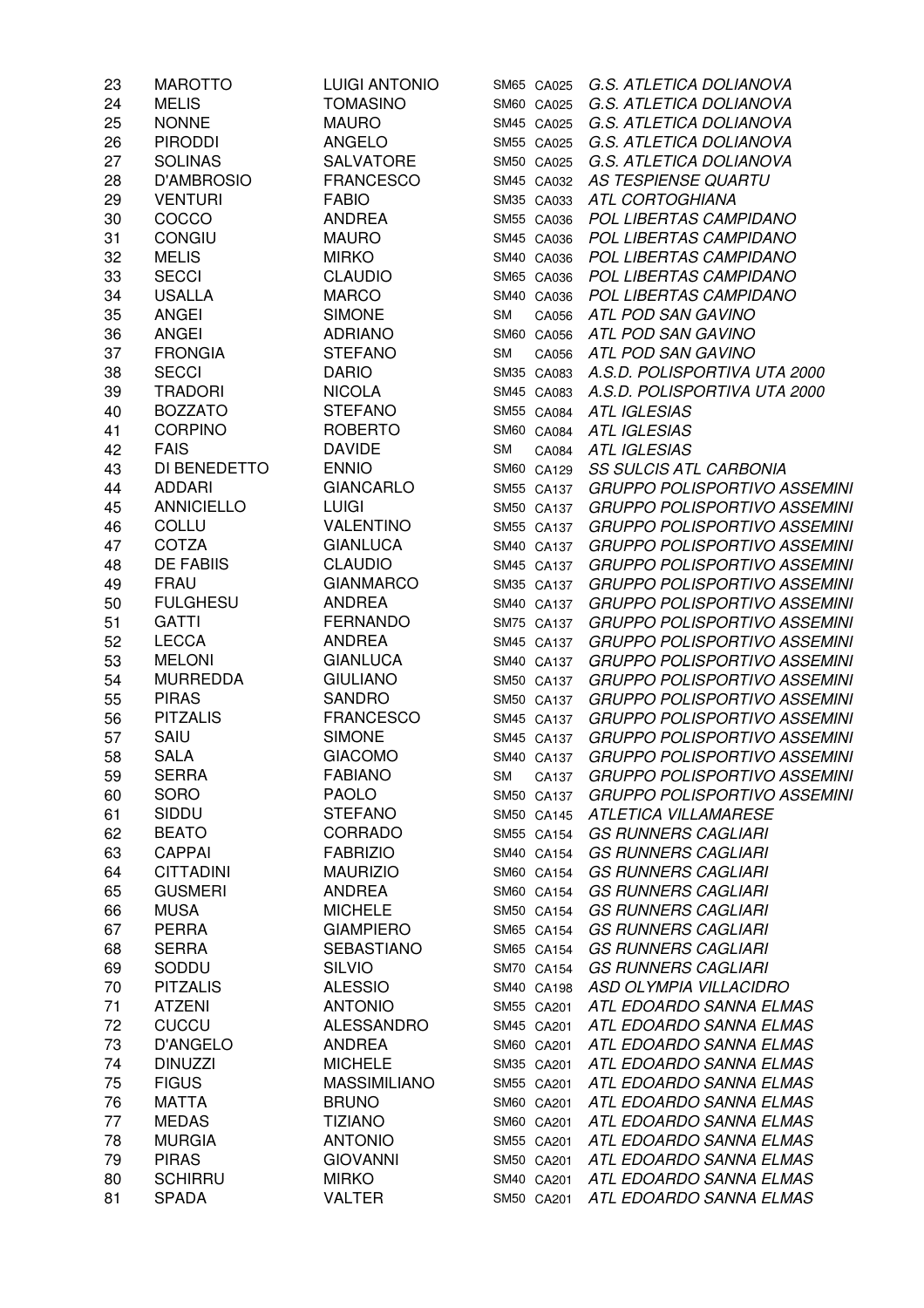| 82  | URRU            | <b>MASSIMO</b>           |    | SM55 CA201 | ATL EDOARDO SANNA ELMAS            |
|-----|-----------------|--------------------------|----|------------|------------------------------------|
| 83  | <b>ADDIS</b>    | <b>FRANCESCO</b>         |    | SM50 CA211 | <b>CAGLIARI MARATHON CLUB</b>      |
| 84  | ANEDDA          | <b>GIOVANNI</b>          |    | SM45 CA211 | <b>CAGLIARI MARATHON CLUB</b>      |
| 85  | <b>ARMENI</b>   | <b>EMANUELE</b>          |    | SM50 CA211 | <b>CAGLIARI MARATHON CLUB</b>      |
| 86  | <b>BARDI</b>    | <b>DAVIDE</b>            |    | SM60 CA211 | <b>CAGLIARI MARATHON CLUB</b>      |
| 87  | <b>BULLITA</b>  | <b>GABRIELE</b>          |    | SM55 CA211 | <b>CAGLIARI MARATHON CLUB</b>      |
| 88  | <b>CAMPUS</b>   | <b>ELIA</b>              |    | SM45 CA211 | <b>CAGLIARI MARATHON CLUB</b>      |
| 89  | <b>CAOCCI</b>   | <b>STEFANO</b>           |    | SM50 CA211 | <b>CAGLIARI MARATHON CLUB</b>      |
| 90  | <b>CAREDDA</b>  | <b>PAOLO</b>             |    | SM55 CA211 | <b>CAGLIARI MARATHON CLUB</b>      |
| 91  | CARTA           | <b>VLADIMIRO</b>         |    | SM50 CA211 | <b>CAGLIARI MARATHON CLUB</b>      |
| 92  | <b>FADDA</b>    | <b>LUCIANO</b>           |    | SM50 CA211 | <b>CAGLIARI MARATHON CLUB</b>      |
| 93  | <b>GESSA</b>    | <b>FABIO</b>             |    | SM35 CA211 | <b>CAGLIARI MARATHON CLUB</b>      |
| 94  | LANZANO         | <b>GIANLUCA</b>          |    | SM40 CA211 | <b>CAGLIARI MARATHON CLUB</b>      |
| 95  | <b>LECCA</b>    | <b>MAURO</b>             |    | SM45 CA211 | <b>CAGLIARI MARATHON CLUB</b>      |
| 96  | <b>MANTEGA</b>  | <b>ROSSANO</b>           |    | SM45 CA211 | <b>CAGLIARI MARATHON CLUB</b>      |
| 97  | <b>MARONGIU</b> | <b>RENATO</b>            |    | SM55 CA211 | <b>CAGLIARI MARATHON CLUB</b>      |
| 98  | <b>MELIS</b>    | <b>MARIO</b>             |    | SM65 CA211 | <b>CAGLIARI MARATHON CLUB</b>      |
| 99  | <b>MELONI</b>   | <b>ANDREA</b>            |    | SM45 CA211 | <b>CAGLIARI MARATHON CLUB</b>      |
| 100 | <b>MOSSO</b>    | <b>FILIPPO</b>           |    | SM50 CA211 | <b>CAGLIARI MARATHON CLUB</b>      |
| 101 | <b>SCANO</b>    | <b>MARCO</b>             |    | SM40 CA211 | <b>CAGLIARI MARATHON CLUB</b>      |
| 102 | <b>SCANO</b>    | <b>MAURIZIO</b>          |    | SM40 CA211 | <b>CAGLIARI MARATHON CLUB</b>      |
| 103 | <b>GUISO</b>    | <b>SERGIO</b>            |    | SM55 CA216 | <b>ATLETICA PULA</b>               |
| 104 | <b>SECCI</b>    | <b>GIOVANNI BATTISTA</b> |    | SM70 CA216 | <b>ATLETICA PULA</b>               |
| 105 | <b>IBBA</b>     | <b>ANDREA</b>            |    | SM35 CA224 | NUOVA ATLETICA SARDEGNA            |
| 106 | <b>CARDIA</b>   | <b>SERGIO</b>            |    | SM55 CA227 | <b>ATLETICA 4 MORI</b>             |
| 107 | <b>MINGOZZI</b> | <b>FABRIZIO</b>          |    | SM45 CA227 | <b>ATLETICA 4 MORI</b>             |
| 108 | <b>URAS</b>     | <b>PIETRO</b>            |    | SM60 CA227 | <b>ATLETICA 4 MORI</b>             |
| 109 | <b>PINTORE</b>  | <b>STEFANO</b>           |    | SM45 CA231 | <b>ATLETICA MONTEPONI IGLESIAS</b> |
| 110 | COCCO           | <b>ANDREA</b>            |    | SM40 CA236 | I.S.D.G.P. Di MARACALAGONIS        |
| 111 | <b>CONGIA</b>   | <b>LIONELLO</b>          |    | SM60 CA236 | I.S.D.G.P. Di MARACALAGONIS        |
| 112 | <b>CORRIGA</b>  | <b>UGO</b>               |    | SM60 CA236 | I.S.D.G.P. Di MARACALAGONIS        |
| 113 | LOI             | <b>ROBERTO</b>           |    | SM55 CA238 | ATLETICA MINERARIA CARBONIA        |
| 114 | <b>TRASTU</b>   | <b>MARCO</b>             |    | SM45 CA238 | ATLETICA MINERARIA CARBONIA        |
| 115 | <b>ARIZIO</b>   | <b>ALESSANDRO</b>        |    | SM60 CA239 | CAGLIARI ATLETICA LEGGERA          |
| 116 | <b>BATTANI</b>  | SALVATORE                |    | SM50 CA239 | CAGLIARI ATLETICA LEGGERA          |
| 117 | CAMEDDA         | <b>ANDREA</b>            |    | SM35 CA239 | CAGLIARI ATLETICA LEGGERA          |
| 118 | <b>CAPITA</b>   | <b>DAVIDE</b>            |    | SM45 CA239 |                                    |
|     |                 |                          |    |            | CAGLIARI ATLETICA LEGGERA          |
| 119 | CAREDDA         | <b>ANTONELLO</b>         |    | SM50 CA239 | CAGLIARI ATLETICA LEGGERA          |
| 120 | <b>CASELLA</b>  | <b>MATTEO</b>            |    | SM40 CA239 | CAGLIARI ATLETICA LEGGERA          |
| 121 | CATANI          | CARLO                    |    | SM60 CA239 | CAGLIARI ATLETICA LEGGERA          |
| 122 | COCCO           | <b>MAURIZIO</b>          |    | SM35 CA239 | CAGLIARI ATLETICA LEGGERA          |
| 123 | COCCO           | <b>ANDREA</b>            |    | SM45 CA239 | CAGLIARI ATLETICA LEGGERA          |
| 124 | COCCO           | <b>GIUSEPPE</b>          |    | SM45 CA239 | CAGLIARI ATLETICA LEGGERA          |
| 125 | <b>COIANA</b>   | <b>MARCELLO</b>          |    | SM50 CA239 | CAGLIARI ATLETICA LEGGERA          |
| 126 | <b>CONCAS</b>   | <b>CHRISTIAN</b>         |    | SM35 CA239 | CAGLIARI ATLETICA LEGGERA          |
| 127 | <b>DESSY</b>    | <b>ANDREA</b>            |    | SM45 CA239 | CAGLIARI ATLETICA LEGGERA          |
| 128 | <b>ERRIU</b>    | <b>EFISIO</b>            |    | SM45 CA239 | CAGLIARI ATLETICA LEGGERA          |
| 129 | <b>FADDA</b>    | <b>CRISTIAN</b>          |    | SM45 CA239 | CAGLIARI ATLETICA LEGGERA          |
| 130 | <b>FADDA</b>    | CARLO                    |    | SM50 CA239 | CAGLIARI ATLETICA LEGGERA          |
| 131 | <b>FENU</b>     | <b>ALESSANDRO</b>        |    | SM45 CA239 | CAGLIARI ATLETICA LEGGERA          |
| 132 | <b>GARAU</b>    | <b>ROBERTO</b>           |    | SM50 CA239 | CAGLIARI ATLETICA LEGGERA          |
| 133 | <b>IBBA</b>     | <b>ENRICO</b>            |    | SM45 CA239 | CAGLIARI ATLETICA LEGGERA          |
| 134 | <b>MARRAS</b>   | <b>ALESSANDRO</b>        | SM | CA239      | CAGLIARI ATLETICA LEGGERA          |
| 135 | <b>MARROCU</b>  | <b>RODOLFO</b>           |    | SM70 CA239 | CAGLIARI ATLETICA LEGGERA          |
| 136 | <b>MEDDA</b>    | <b>ALESSANDRO</b>        |    | SM60 CA239 | CAGLIARI ATLETICA LEGGERA          |
| 137 | <b>MELIS</b>    | <b>ROBERTO</b>           |    | SM45 CA239 | CAGLIARI ATLETICA LEGGERA          |
| 138 | <b>MELIS</b>    | <b>GIOVANNI</b>          |    | SM75 CA239 | CAGLIARI ATLETICA LEGGERA          |
| 139 | PILLITU         | <b>ANTONIO</b>           |    | SM55 CA239 | CAGLIARI ATLETICA LEGGERA          |
| 140 | <b>REGINATO</b> | <b>ALBERTO</b>           |    | SM45 CA239 | CAGLIARI ATLETICA LEGGERA          |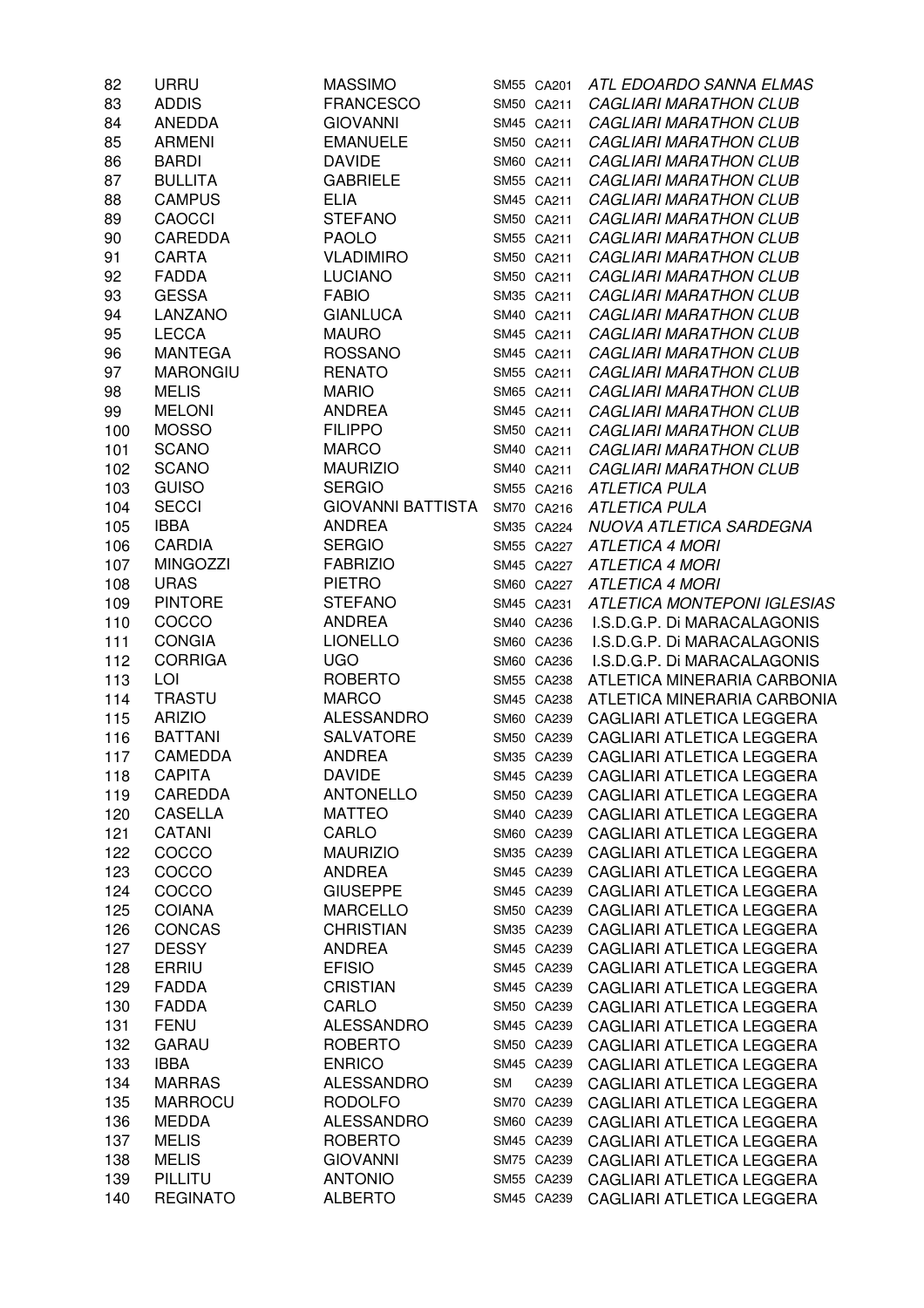| 141 | <b>ROBERTO</b>    | <b>CLAUDIO</b>      |           |            | SM45 CA239 CAGLIARI ATLETICA LEGGERA |
|-----|-------------------|---------------------|-----------|------------|--------------------------------------|
| 142 | <b>SANNA</b>      | <b>RENATO</b>       |           | SM60 CA239 | CAGLIARI ATLETICA LEGGERA            |
| 143 | <b>SERRA</b>      | <b>IDALO</b>        |           | SM60 CA239 | CAGLIARI ATLETICA LEGGERA            |
| 144 | <b>TOLU</b>       | <b>MAURO</b>        |           | SM55 CA239 | CAGLIARI ATLETICA LEGGERA            |
| 145 | <b>VACCA</b>      | <b>GIACOMO</b>      |           | SM45 CA239 | CAGLIARI ATLETICA LEGGERA            |
| 146 | <b>ZEDDA</b>      | <b>GIUSEPPE</b>     |           | SM55 CA239 | CAGLIARI ATLETICA LEGGERA            |
| 147 | <b>AGUS</b>       | <b>MATTEO</b>       |           | SM35 CA242 | <b>BLUE TRIBUNE</b>                  |
| 148 | <b>CARTA</b>      | <b>DAVIDE</b>       |           | SM50 CA242 | <b>BLUE TRIBUNE</b>                  |
| 149 | <b>GAIA</b>       | <b>MICHELE</b>      |           | SM50 CA242 | <b>BLUE TRIBUNE</b>                  |
|     | <b>GIANGRASSO</b> |                     |           |            |                                      |
| 150 |                   | MATTEO              |           |            | SM55 CA242 BLUE TRIBUNE              |
| 151 | <b>LECIS</b>      | <b>STEFANO</b>      |           |            | SM55 CA242 BLUE TRIBUNE              |
| 152 | <b>SCIARRONE</b>  | <b>ANTONIO</b>      |           |            | SM50 CA242 BLUE TRIBUNE              |
| 153 | <b>SULIS</b>      | <b>ALBERTO</b>      |           |            | SM40 CA242 BLUE TRIBUNE              |
| 154 | <b>FOLLESA</b>    | ALESSANDRO          |           |            | SM45 CA243 SARRABUS RUNNERS          |
| 155 | <b>MASCIA</b>     | <b>GABRIELE</b>     |           |            | SM45 CA243 SARRABUS RUNNERS          |
| 156 | <b>SIMBULA</b>    | <b>ROBERTO</b>      |           |            | SM45 CA243 SARRABUS RUNNERS          |
| 157 | <b>DEIAS</b>      | <b>ALESSANDRO</b>   |           |            | SM45 CA250 MARATHON PORTOSCUSO       |
| 158 | <b>MASALA</b>     | <b>FABRIZIO</b>     |           |            | SM45 CA250 MARATHON PORTOSCUSO       |
| 159 | MATZEDDA          | <b>LUCA</b>         |           |            | SM35 CA250 MARATHON PORTOSCUSO       |
| 160 | CADEDDU           | ALESSANDRO          |           |            | SM45 CA253 ISOLARUN                  |
| 161 | <b>GALLUS</b>     | <b>PIERGIUSEPPE</b> |           | SM40 CA253 | <b>ISOLARUN</b>                      |
| 162 | <b>PACINI</b>     | <b>ENRICO</b>       |           | SM45 CA253 | <b>ISOLARUN</b>                      |
| 163 | SANNA             | <b>FILIPPO</b>      |           | SM60 CA253 | <b>ISOLARUN</b>                      |
| 164 | <b>SERRA</b>      | <b>FABIO</b>        |           | SM35 CA253 | <b>ISOLARUN</b>                      |
| 165 | <b>PODDA</b>      | LUCA                |           | SM45 CA255 | ATLETICA UTA                         |
| 166 | <b>SALSANO</b>    | ARMANDO             |           | SM45 CA255 | ATLETICA UTA                         |
| 167 | <b>SPIGA</b>      | EMANUELE            |           | SM45 CA255 | ATLETICA UTA                         |
|     |                   |                     |           |            |                                      |
| 168 | SODDU             | <b>MARCO</b>        |           | SM55 CA259 | <b>ATLETICA GIALETO</b>              |
| 169 | <b>BRUGHITTA</b>  | ADRIANO             |           | SM65 CA263 | POLISPORTIVA PHOENIX                 |
| 170 | COLLU             | <b>ANDREA</b>       |           | SM40 CA263 | POLISPORTIVA PHOENIX                 |
| 171 | <b>DEFRAIA</b>    | PIERPAOLO           |           | SM60 CA263 | POLISPORTIVA PHOENIX                 |
| 172 | <b>ORTWEIN</b>    | <b>PATRIK</b>       |           | SM50 CA263 | POLISPORTIVA PHOENIX                 |
| 173 | <b>SCHIRRU</b>    | <b>FERNANDO</b>     |           | SM65 CA263 | <b>POLISPORTIVA PHOENIX</b>          |
| 174 | <b>SUMATRA</b>    | <b>MARIO</b>        |           |            | SM60 CA263 POLISPORTIVA PHOENIX      |
| 175 | <b>TOSI</b>       | <b>IGNAZIO</b>      |           |            | SM60 CA263 POLISPORTIVA PHOENIX      |
| 176 | <b>FRAU</b>       | <b>LUCA</b>         |           |            | SM50 CA265 ATLETICA ARBUS            |
| 177 | <b>MURTAS</b>     | CARLETTO            |           |            | SM40 CA265 ATLETICA ARBUS            |
| 178 | ZANDA             | <b>SALVATORE</b>    |           | SM70 CA265 | <b>ATLETICA ARBUS</b>                |
| 179 | COCCO             | <b>FABRIZIO</b>     |           | SM55 CA267 | <b>ATLETICA SINNAI</b>               |
| 180 | <b>FIORINI</b>    | <b>EFISIO</b>       |           | SM60 CA267 | <b>ATLETICA SINNAI</b>               |
| 181 | <b>FOIS</b>       | <b>MAURIZIO</b>     |           | SM60 CA267 | <b>ATLETICA SINNAI</b>               |
| 182 | <b>MEDDA</b>      | <b>ALBERTO</b>      |           | SM55 CA269 | <b>AMPA TRAINING</b>                 |
| 183 | <b>UCCHEDDU</b>   | <b>ALESSANDRO</b>   |           | SM35 CA274 | NUOVA DOLIA ATLETICA                 |
| 184 | <b>COSTELLA</b>   | <b>ROBERTO</b>      |           | SM50 OR027 | ATL LEGG ARBOREA                     |
| 185 | <b>NUVOLI</b>     | <b>LUIGI</b>        |           | SM65 OR027 | ATL LEGG ARBOREA                     |
| 186 | <b>CARIA</b>      | <b>ROBERTO</b>      |           | SM45 OR048 | <b>GS PIONIERI MARMILLA MOGORO</b>   |
|     |                   | <b>GIAN LUCA</b>    |           |            |                                      |
| 187 | <b>PUSCEDDU</b>   |                     |           | SM50 OR156 | <b>AMATORI TERRALBA</b>              |
| 188 | <b>VARGIU</b>     | <b>VALENTINO</b>    |           | SM35 OR156 | <b>AMATORI TERRALBA</b>              |
| 189 | <b>PINNA</b>      | <b>GIOELE</b>       |           | SM50 OR178 | POL GUILCER TEAM LA CITTA'           |
| 190 | <b>ARCA</b>       | <b>CRISTIAN</b>     |           | SM40 OR209 | POLISPORTIVA RUNNERS ORISTANO        |
| 191 | <b>CUSCUSA</b>    | <b>ALESSIO</b>      |           | SM45 OR209 | POLISPORTIVA RUNNERS ORISTANO        |
| 192 | <b>LEO</b>        | <b>ANDREA</b>       | <b>SM</b> | OR209      | POLISPORTIVA RUNNERS ORISTANO        |
| 193 | LUTZU             | <b>GIAN NICOLA</b>  |           | SM45 OR209 | POLISPORTIVA RUNNERS ORISTANO        |
| 194 | <b>NONNIS</b>     | <b>STEFANO</b>      |           | SM60 OR209 | POLISPORTIVA RUNNERS ORISTANO        |
| 195 | <b>PASSIU</b>     | <b>GIAN MARCO</b>   | <b>SM</b> | OR209      | POLISPORTIVA RUNNERS ORISTANO        |
| 196 | PAU               | <b>MASSIMILIANO</b> |           | SM50 OR209 | POLISPORTIVA RUNNERS ORISTANO        |
| 197 | <b>TOCCO</b>      | <b>MARCO</b>        |           | SM40 OR209 | POLISPORTIVA RUNNERS ORISTANO        |
| 198 | <b>DERIU</b>      | <b>PAOLO</b>        |           | SM35 OR225 | <b>DINAMICA SARDEGNA</b>             |
| 199 | <b>FELTRIN</b>    | CARLO               |           | SM40 OR225 | <b>DINAMICA SARDEGNA</b>             |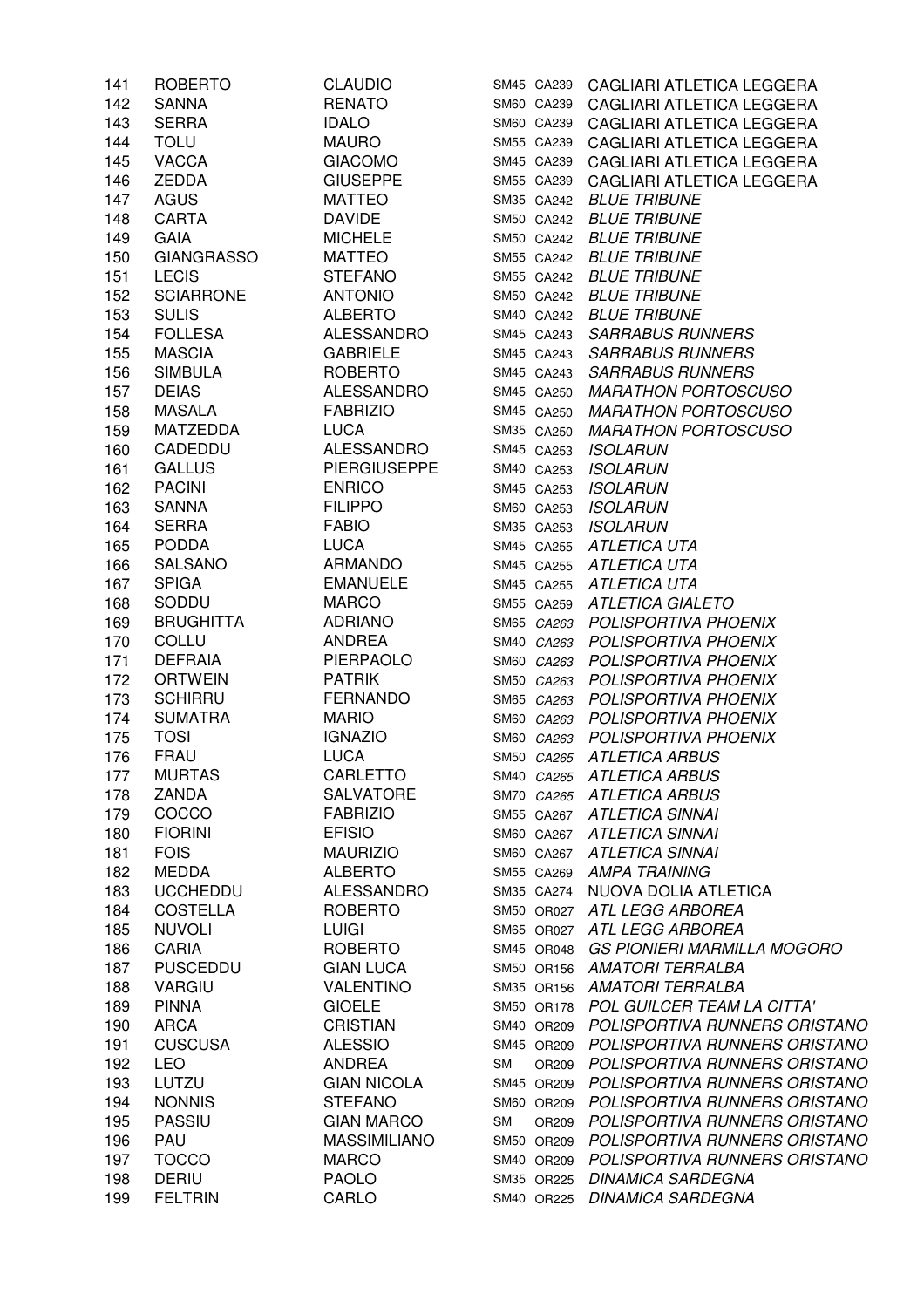| 200 | <b>GACCETTA</b>     | <b>FABRIZIO</b>        | SM45 PE180  |       | <b>RUN LIFE</b>           |
|-----|---------------------|------------------------|-------------|-------|---------------------------|
| 201 | <b>SERRA</b>        | <b>GIORGIO</b>         | SM55 PE180  |       | <b>RUN LIFE</b>           |
| 202 | <b>ZIRI</b>         | <b>ROBERTO</b>         | SM55 PE180  |       | <b>RUN LIFE</b>           |
| 203 | <b>GAETA</b>        | <b>FILADELFO</b>       | SM40 SR131  |       | ATL SCUOLA LENTINI        |
| 204 | <b>LEDDA</b>        | <b>MASSIMO</b>         | SM50 SS026  |       | <b>STUDIUM ET STADIUM</b> |
| 205 | <b>PITTALIS</b>     | <b>ANGELO</b>          | SM50 SS026  |       | <b>STUDIUM ET STADIUM</b> |
| 206 | <b>PICUS</b>        | <b>MATTEO</b>          | PM          | SS034 | <b>ATLETICA OZIERI</b>    |
| 207 | <b>GIUA</b>         | <b>STEFANO</b>         | SM45 SS217  |       | PODISTICA SASSARI         |
| 208 | PIU                 | <b>SIMONE</b>          | SM40 SS217  |       | PODISTICA SASSARI         |
| 209 | <b>IDILI</b>        | <b>MASSIMILIANO</b>    | SM35 SS283  |       | <b>RUNF AST SASSARI</b>   |
| 210 | SAU                 | <b>ANTONIO</b>         | SM35 SS283  |       | <b>RUNF AST SASSARI</b>   |
| 211 | <b>SOLINAS</b>      | <b>DANIELE</b>         | SM40 SS283  |       | <b>RUNF AST SASSARI</b>   |
|     |                     |                        |             |       |                           |
| 212 | <b>ARESU</b>        | <b>DAVIDE</b>          | <b>SM45</b> |       | <b>RUNCARD</b>            |
| 213 | <b>ATZENI</b>       | <b>MARCO</b>           | <b>SM35</b> |       | <b>RUNCARD</b>            |
| 214 | <b>BRUSA</b>        | <b>ROBERTO</b>         | <b>SM60</b> |       | <b>RUNCARD</b>            |
| 215 | <b>CABONI</b>       | <b>PAOLO</b>           | <b>SM65</b> |       | <b>RUNCARD</b>            |
| 216 | CALCAGNO            | FRANCESCO ALBERT(SM    |             |       | <b>RUNCARD</b>            |
| 217 | CAMBARAU            | <b>NICOLA</b>          | <b>SM45</b> |       | <b>RUNCARD</b>            |
| 218 | CARIA               | VALTER                 | <b>SM40</b> |       | <b>RUNCARD</b>            |
| 219 | <b>CARIA</b>        | VALTER                 | <b>SM40</b> |       | <b>RUNCARD</b>            |
| 220 | COCCO               | <b>DANIELE</b>         | <b>SM40</b> |       | <b>RUNCARD</b>            |
| 221 | COI                 | <b>ANTONIO</b>         | <b>SM35</b> |       | <b>RUNCARD</b>            |
| 222 | <b>CONCAS</b>       | <b>ALESSANDRO</b>      | <b>SM</b>   |       | <b>RUNCARD</b>            |
| 223 | <b>CONCAS</b>       | SALVATORE              | <b>SM55</b> |       | <b>RUNCARD</b>            |
| 224 | <b>DEMARTIS</b>     | <b>MASSIMILIANO</b>    | <b>SM35</b> |       | <b>RUNCARD</b>            |
| 225 | <b>DEPLANO</b>      | <b>ANDREA</b>          | <b>SM</b>   |       | <b>RUNCARD</b>            |
| 226 | <b>DIANA</b>        | <b>GIUSEPPE</b>        | <b>SM</b>   |       | <b>RUNCARD</b>            |
| 227 | <b>DIANA</b>        | <b>MASSIMILIANO</b>    | <b>SM50</b> |       | <b>RUNCARD</b>            |
| 228 | <b>DIANA</b>        | CORRADO                | <b>SM55</b> |       | <b>RUNCARD</b>            |
| 229 | <b>FENZI</b>        | <b>CHRISTIAN</b>       | <b>SM45</b> |       | <b>RUNCARD</b>            |
| 230 | <b>FIORI</b>        | <b>NICOLA</b>          | <b>SM</b>   |       | <b>RUNCARD</b>            |
| 231 | <b>FLORE</b>        | <b>LEONARDO</b>        | <b>SM</b>   |       | <b>RUNCARD</b>            |
| 232 | <b>FRAU</b>         | <b>EMANUELE</b>        | <b>SM45</b> |       | <b>RUNCARD</b>            |
|     | <b>GIORDANO</b>     | <b>MARCO VINCENZO</b>  |             |       | <b>RUNCARD</b>            |
| 233 |                     |                        | <b>SM50</b> |       |                           |
| 234 | <b>GRIECO</b>       | <b>VINCENZO</b>        | <b>SM40</b> |       | <b>RUNCARD</b>            |
| 235 | LADU                | <b>SERGIO</b>          | <b>SM40</b> |       | <b>RUNCARD</b>            |
| 236 | LAI                 | <b>LUCA</b>            | <b>SM40</b> |       | <b>RUNCARD</b>            |
| 237 | LAI                 | <b>SILVANO</b>         | <b>SM45</b> |       | <b>RUNCARD</b>            |
| 238 | <b>LOCCI</b>        | <b>ALESSIO</b>         | <b>SM50</b> |       | <b>RUNCARD</b>            |
| 239 | <b>MAMELI</b>       | <b>FABIO</b>           | <b>SM45</b> |       | <b>RUNCARD</b>            |
| 240 | <b>MARCOLEONI</b>   | <b>SERGIO</b>          | <b>SM50</b> |       | <b>RUNCARD</b>            |
| 241 | <b>MASCI</b>        | <b>IVAN</b>            | <b>SM45</b> |       | <b>RUNCARD</b>            |
| 242 | <b>MASCIA</b>       | <b>MATTEO</b>          | <b>SM50</b> |       | <b>RUNCARD</b>            |
| 243 | <b>MATZUZI</b>      | <b>FABRIZIO</b>        | <b>SM55</b> |       | <b>RUNCARD</b>            |
| 244 | <b>MELONI</b>       | <b>GIUSEPPE</b>        | <b>SM</b>   |       | <b>RUNCARD</b>            |
| 245 | <b>MUDU</b>         | <b>ROSSANO</b>         | <b>SM35</b> |       | <b>RUNCARD</b>            |
| 246 | <b>MURRU</b>        | <b>ANTONIO</b>         | <b>SM45</b> |       | <b>RUNCARD</b>            |
| 247 | <b>PANI</b>         | <b>GIOVANNI</b>        | <b>SM</b>   |       | <b>RUNCARD</b>            |
| 248 | PILI                | <b>ALESSANDRO</b>      | <b>SM40</b> |       | <b>RUNCARD</b>            |
| 249 | <b>PISANO</b>       | <b>RENATO</b>          | <b>SM70</b> |       | <b>RUNCARD</b>            |
| 250 | <b>PISCI</b>        | <b>MARCELLO</b>        | <b>SM40</b> |       | <b>RUNCARD</b>            |
| 251 | <b>PISU</b>         | <b>FRANCESCO</b>       | <b>SM45</b> |       | <b>RUNCARD</b>            |
| 252 | <b>PORRU</b>        | <b>FRANCESCO</b>       | <b>SM45</b> |       | <b>RUNCARD</b>            |
| 253 | <b>PORRUVECCHIO</b> | <b>GUIDO</b>           | <b>SM40</b> |       | <b>RUNCARD</b>            |
| 254 | <b>SARAIS</b>       | <b>FRANCESCO</b>       | <b>SM40</b> |       | <b>RUNCARD</b>            |
| 255 | <b>SORU</b>         | <b>COSTANTINO</b>      | <b>SM40</b> |       | <b>RUNCARD</b>            |
| 256 | SORU                | <b>COSTANTINO</b>      | <b>SM40</b> |       | <b>RUNCARD</b>            |
| 257 | <b>STRAZZERA</b>    | <b>EFISIO</b>          | <b>SM40</b> |       | <b>RUNCARD</b>            |
| 258 | <b>TELLO</b>        | ANTIMO ALESSANDRC SM35 |             |       | <b>RUNCARD</b>            |
|     |                     |                        |             |       |                           |